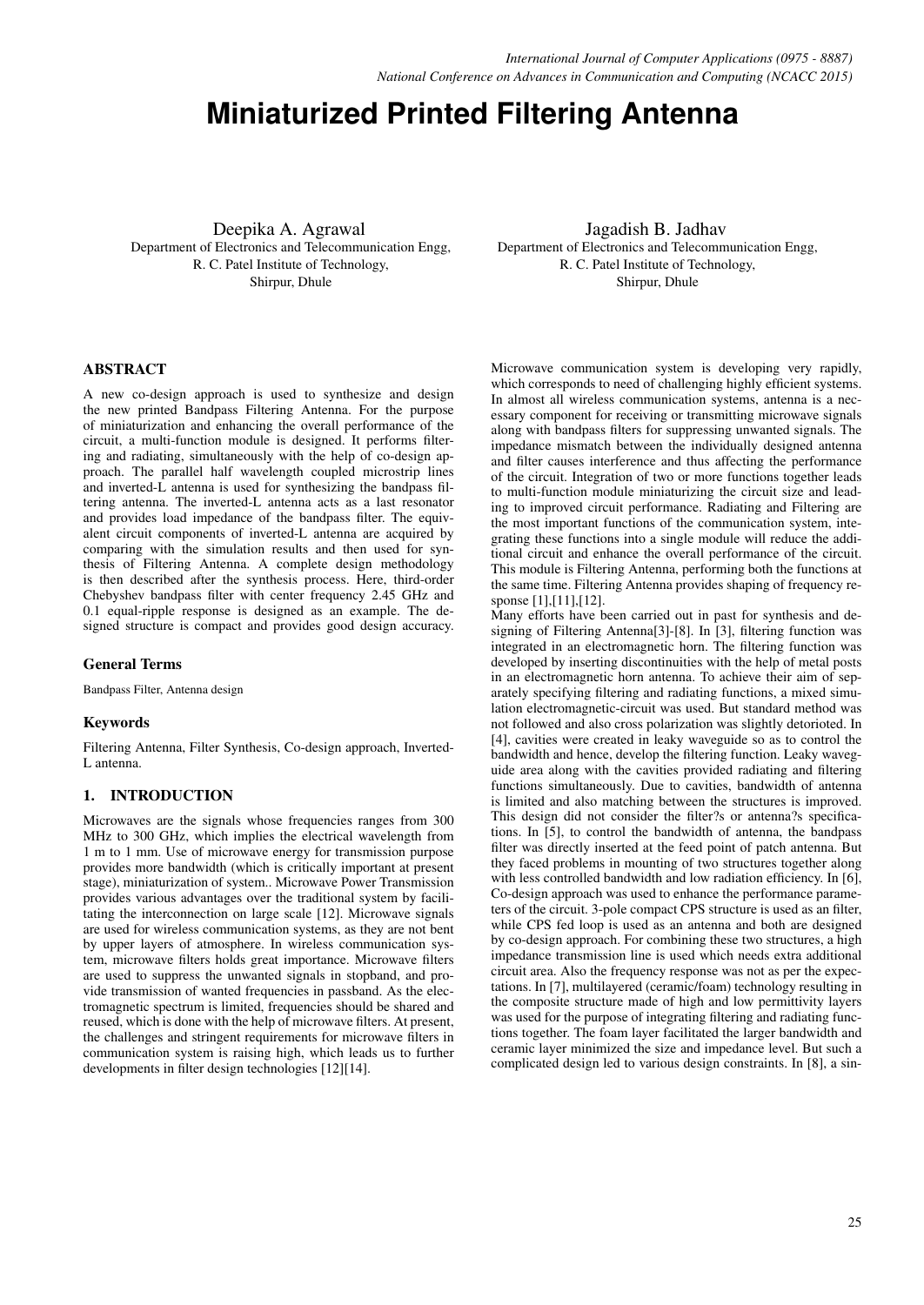

Fig. 1. Geometry of Filtering Antenna

gle material technology was used and co-design approach was used for integrating 3rd order filter with microstrip antenna which uses same substrate for both. In this structure, the last resonator and load impedance was provided by the antenna. The most important parameters for this module were the thickness and permittivity of the substrate material used. The antenna exhibited the series or parallel RLC equivalent circuit. However, for all the analysis and designing, only the centre frequency was considered and not the entire bandwidth. Also circuit and antenna losses were not considered.

In this study, we have examined the synthesis and design of new printed filtering antenna. Fig. 1 contains the Third order Chebyshev Bandpass Filter. The 2 filter resonators are provided by the parallel half wavelength microstrip lines and the 3rd by inverted-L antenna. The inverted-L antenna is printed on 0.508mm thickness substrate with  $\varepsilon_r = 3.38$  and loss tangent of 0.0027. The ground plane of the whole circuitry has a size of  $L \times W = 60mm \times 60mm$ . A  $50\Omega$ microstrip line of width 1.17mm is used to feed the antenna. For synthesis of Filtering Antenna, the printed inverted-L antenna used with its equivalent circuit is extracted over the entire desired bandwidth. For simple fabrication and good circuit behaviour, a quarterwave admittance inverter is used in the synthesis and designing[1] .

## 2. SYNTHESIS

Synthesis refers to specifying the desired parameters for the structure and then using combination of systematic methods to achieve the parameters which are approximately equal to desired parameters. Here, Filtering Antenna is to be synthesized and designed. The inverted-L antenna is to be desgined as the last resonator and load impedance of the Bandpass Filter. So firstly, we have to synthesis inverted-L antenna to obtain the antenna's equivalent circuit model and the values of circuit components. Thus synthesis is acquired in two steps,

- (1) Synthesis of inverted-L antenna.
- (2) Synthesis of Filtering antenna.



Fig. 2. Equivalent Circuit of Inverted-L Antenna

#### 2.1 Synthesis of inverted-L antenna

The inverted-L antenna is a monopole antenna and it exhibits series R-L-C resonance. Resonance occurs when average stored magnetic and electric energies are equal. The equivalent circuit of inverted-L antenna is as shown in Fig.

The components are,  $L_A = Resonant$  Inductance

 $C_A = Resonant$  Capacitance

 $R_A = Antenna$  Radiation Resistance  $C_g = Paramistic \quad Capacitance$ 

 $Y_{in} = Input$  Admittance looking at the feed

point of antenna

Here, the shunt capacitance  $C_g$  is included due to accumulation of charges at antenna feed point. The equivalent circuit components of the inverted-L antenna are obtained by optimization method using the IE3D electromagnetic simulator. The last resonator of the bandpass filter to be synthesized is contributed by the series  $L_A - C_A$ circuit, giving the centre frequency as,

$$
f_0 = \frac{1}{2\pi\sqrt{L_A C_A}}\tag{1}
$$

This center frequency is chosen to be 2.45GHz. Due to the presence of parasitic capacitance  $C_g$ , the antenna frequency  $f_A$  has to be slightly greater than the center frequency. The antenna's reflection coefficient  $S_{11}$  has it's minimum value at the location of  $f_A$ , and is given by,

$$
S_{11} = 20log\left[\frac{Y_{in} - Y_0}{Y_{in} + Y_0}\right]
$$
\n<sup>(2)</sup>

Where,  $Y_{in}$  is derived from the equivalent circuit as,

$$
Y_{in} = j2\pi fC_g + \frac{1}{R_A + j2\pi fL_A + \frac{1}{j2\pi fC_A}}
$$
  
\n
$$
Y_{in} = j2\pi fC_g + \frac{1}{R_A + j2\pi fL_A + \frac{1}{j2\pi f\frac{1}{L_A(2\pi f_0)^2}}}
$$
  
\n
$$
Y_{in} = j2\pi fC_g + \frac{1}{R_A + j2\pi fL_A + \frac{L_A 2\pi (f_0)^2}{j f}}
$$
  
\n
$$
Y_{in} = j2\pi fC_g + \frac{1}{R_A + j2\pi fL_A - j2\pi fL_A(\frac{f_0}{f})^2}
$$
  
\n
$$
Y_{in} = j2\pi fC_g + \left[R_A + j2\pi fL_A\left(1 - \frac{f_0^2}{f^2}\right)\right]^{-1}
$$
(3)

By first extracting the equivalent circuit components and then the antenna is resonated at centre frequency  $f_0$ , we can obtain the an-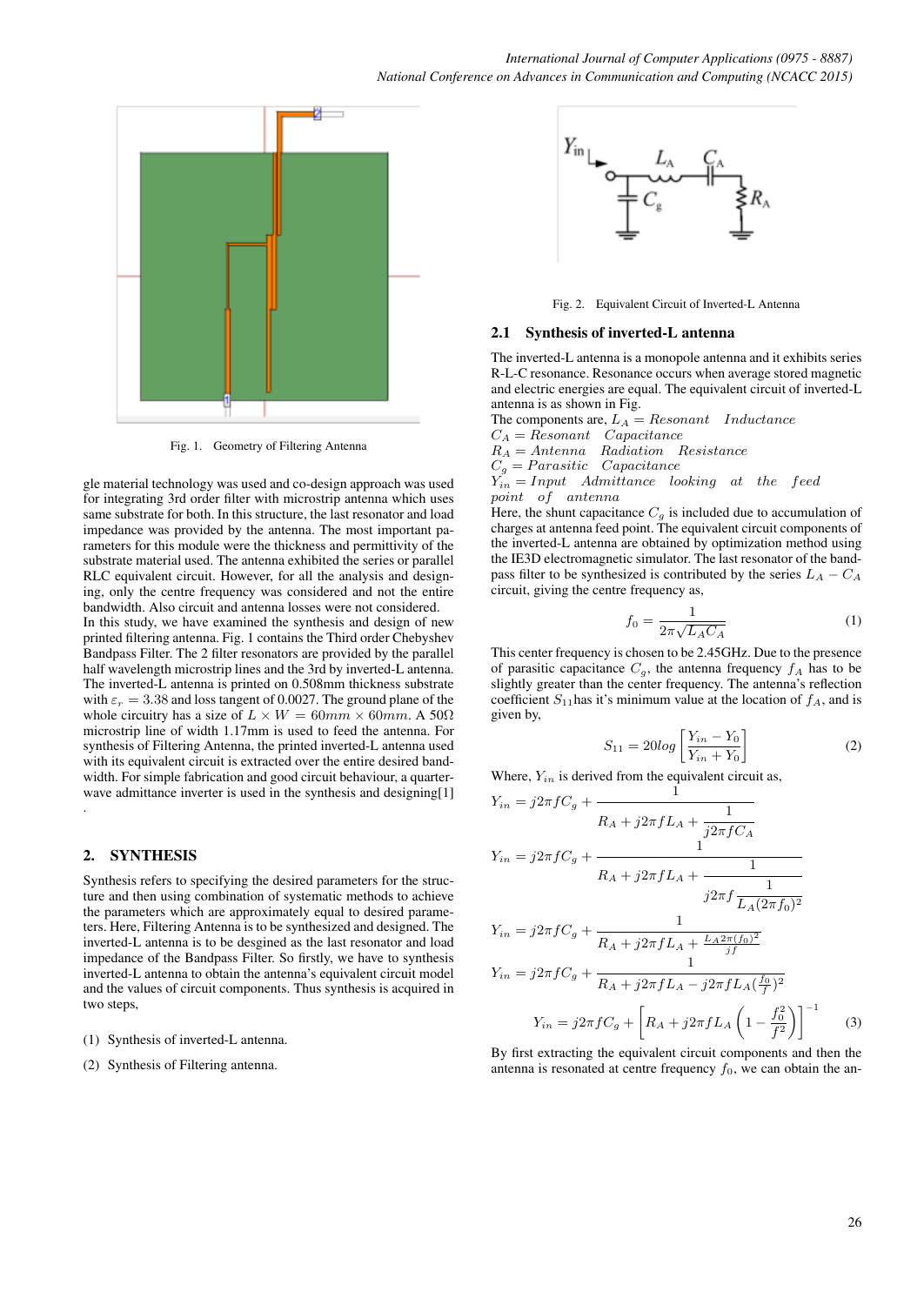

Fig. 3. Geometry of the Nth coupled line section and the corresponding equivalent circuit.

tenna frequency  $f_A$ . And then, by substituting all the values in above equation, we can obtain the physical dimensions. Quality Factor is the important parameter of the resonant circuit and it is defined as,

$$
Q = \frac{average \ energy \ stored}{energy \ loss \ per \ second} \tag{4}
$$

Higher value of quality factor corresponds to lower loss in the resonant circuit[12]. The quality factor of the antenna can be used for synthesizing the filtering antenna, given by

$$
Q_A = \frac{2\pi f_0 L_A}{R_A} \tag{5}
$$

The effect of parasitic capacitance has not been considered in  $Q_A$ and hence, it's not the whole quality factor of the antenna. It can be seen that quality factor of antenna decreases as the radiation resistance increases. The dimensions of the inverted-L antenna are  $l_1 = 10mm$ ,  $l_2 = 17.25mm$ , and  $w = 1.17mm$ . The extracted equivalent circuit components are  $L_A = 14.2nH$ ,  $C_A = 0.30pF$ ,  $R_A = 28.6\Omega$  and  $C_g = 0.37pF$  with antenna resonant frequency,  $f_A = 2.53GHz[1].$ 

## 2.2 Synthesis of Filtering antenna

We have to synthesis and design 3rd order Chebyshev Bandpass Filter in which, first two orders(filter resonators) are provided by the parallel coupled lines sections and the last order is contributed by the inverted-L antenna. The synthesis of 3rd coupled line section is different from the other two, as it has to match to the low radiation resistance of the inverted-L antenna. Consider the below diagram, in which the Nth(3rd) coupled line section having the even mode characteristics impedance  $(Z'_{0eN})$  and odd mode characteristics impedance  $(Z'_{0eO})$  are shown. The actual response of a circuit can be obtained by the sum of the response of the circuit to even and odd mode excitations. In even mode, voltage potentials are same and it replicates the magnetic wall, where as, in odd mode, voltage potentials are opposite and it replicates electric wall. The equivalent circuit of the Nth coupled line section is also shown in the same diagram, at center frequency  $f_0$ .

The admittance inverter shown in the fig, is basically an ideal quarter wave transformer, it enables us to use identical resonators throughout the network and it is more convenient for implementation of filter at microwave frequency.  $J_N$  is the real and characteristic admittance of the inverter. To obtain the same performances of the coupled line section and it's equivalent circuit, we have to show that ABCD matrices of both the circuits are approximately equal at  $\theta = \frac{\pi}{2}$ . ABCD paramters are the transmission parameters, useful for defining circuit performance when more cascaded sections are used. The image impedance and propogation constant of both the circuits are calculated and equated to obtain the even- and

odd-mode characteristics impedances , given by

$$
Z'_{0eN} = Z_a \left[ \frac{Z_0}{Z_a} + J'_N Z_0 + (J'_N Z_0)^2 \right]
$$
 (6)

$$
Z'_{0oN} = Z_a \left[ \frac{Z_0}{Z_a} - J'_N Z_0 + (J'_N Z_0)^2 \right]
$$
 (7)

The above equations can be derived as follows. The ABCD matrix of the equivalent circuit is obtained as,

$$
\begin{bmatrix} A & B \\ C & D \end{bmatrix} = \begin{bmatrix} cos\theta' & jZ_{o}sin\theta' \\ \frac{jsin\theta'}{Z_{o}} & cos\theta' \end{bmatrix} \begin{bmatrix} 0 & \frac{-j}{J_{N}} \\ -jJ_{N}' & 0 \end{bmatrix} \begin{bmatrix} cos\theta' & jZ_{a}sin\theta' \\ \frac{jsin\theta'}{Z_{a}} & cos\theta' \end{bmatrix}
$$

$$
\begin{bmatrix} A & B \\ C & D \end{bmatrix} = \begin{bmatrix} J_{N}'Z_{o}sin\theta' & \frac{-jcos\theta'}{J_{N}'} \\ -jJ_{N}'cos\theta' & \frac{sin\theta'}{J_{N}'Z_{o}} \end{bmatrix} \begin{bmatrix} cos\theta' & jZ_{a}sin\theta' \\ \frac{jsin\theta'}{Z_{a}} & cos\theta' \end{bmatrix}
$$

$$
\begin{bmatrix} A & B \\ C & D \end{bmatrix} = \begin{bmatrix} sin\theta'cos\theta'(J_{N}'Z_{o} + \frac{1}{J_{N}Z_{a}}) & j(J_{N}'Z_{o}Z_{a}sin^{2}\theta' - \frac{cos^{2}\theta'}{J_{N}'Z_{o}}) \\ j(\frac{sin^{2}\theta'}{J_{N}Z_{o}Z_{a}} - J_{N}'cos^{2}\theta') & sin\theta'cos\theta'(J_{N}'Z_{a} + \frac{1}{J_{N}Z_{o}}) \end{bmatrix}
$$
  
The below two parameters are useful for deriving the above equ-

The below two parameters are useful for deriving the above equations,

#### —Image Impedance

(1) Image Impedance is given as,  $Z_i = \sqrt{\frac{AB}{CD}}$ 

but, for symmetric network,  $A = D$  and so  $Z_i = \sqrt{\frac{B}{C}}$ 

$$
Z_i = \sqrt{\frac{j(J'_N Z_o Z_a sin^2 \theta' - \frac{cos^2 \theta'}{J'_N})}{j(\frac{sin^2 \theta'}{J'_N Z_o Z_a} - J'_N cos^2 \theta')}}
$$
(8)

Here,  $\theta' = \pi/2$ , so we have,  $sin\theta' = 1\&cos\theta' = 0$ 

$$
Z_i = J'_N Z_o Z_a \tag{9}
$$

(2) Image Impedance for the Nth coupled line section is given as,

$$
Z_{i} = \frac{\sqrt{(Z'_{0eN} - Z'_{0oN})^2 - (Z'_{0eN} + Z'_{0oN})^2 \cos^2 \theta'}}{2\sin \theta'}
$$
(10)

 $\theta' = \pi/2$ 

$$
Z_i = \frac{Z'0eN - Z'0oN}{2} \tag{11}
$$

Equating equations  $(4.10)$  and  $(4.12)$ , we get

$$
Z'0oN = Z'0eN - 2J'_N Z_0 Z_a \tag{12}
$$

#### —Propagation Constant

(1) Propagation Constant for the equivalent circuit is

$$
cos\beta = A \tag{13}
$$

$$
cos\beta = sin\theta'cos\theta' \left( J'_N Z_0 + \frac{1}{J'_N Z_a} \right) \tag{14}
$$

(2) Propagation constant for Nth coupled line section is given as,

$$
\cos\beta = \cos\theta' \left[ \frac{Z'_{0eN} + Z'_{0oN}}{Z'_{0eN} - Z'_{0oN}} \right]
$$
 (15)

Equating equations for propagation constant, At  $\theta' = \pi/2$ 

$$
J'_N Z_0 + \frac{1}{J'_N Z_a} = \frac{Z'_{0eN} + Z'_{0oN}}{Z'_{0eN} - Z'_{0oN}}
$$
(16)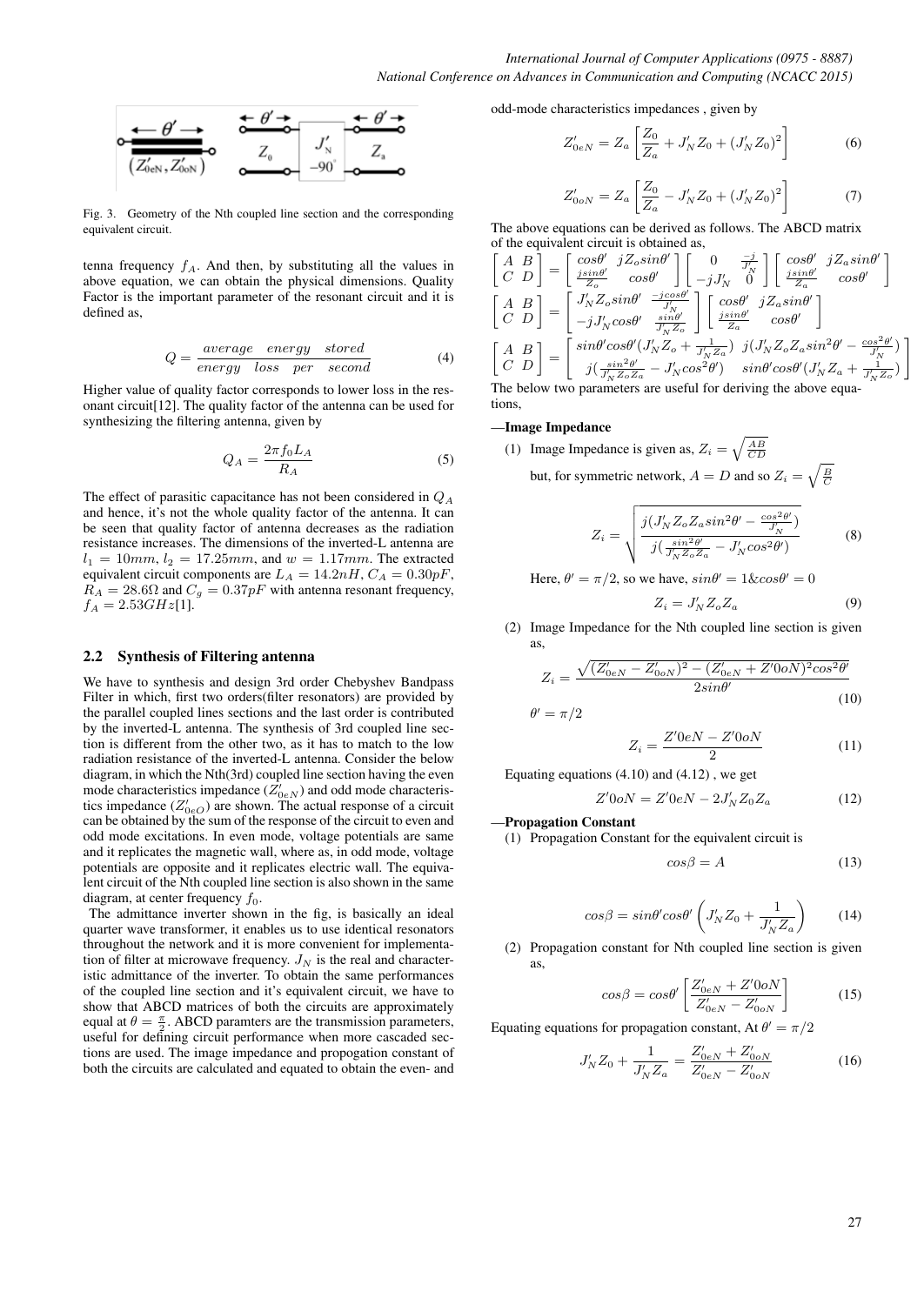

Fig. 4. Modified Circuit of Filtering Antenna

Substitute the value of  $Z'_{0oN}$ , from(4.13)

$$
\frac{1 + J_N'^2 Z_0 Z_a}{J_N' Z_a} = \frac{Z'_{0eN} + Z'_{0oN}}{Z'_{0eN} - Z'_{0oN}}
$$
(17)

$$
\frac{1+J_N'^2 Z_0 Z_a}{J_N' Z_a} = \frac{Z_{0eN}' + Z_{0eN}' - 2J_N' Z_0 Z_a}{Z_{0eN}' - Z_{0eN}' + 2J_N' Z_0 Z_a}
$$
(18)

$$
\frac{Z'_{0eN} - J'_N Z_0 Z_a}{Z_0} = 1 + J_N^2 Z_0 Z_a \tag{19}
$$

$$
Z'_{0eN} = Z_a \left[ \frac{Z_0}{Z_a} + J'_N Z_0 + (J'_N Z_0)^2 \right]
$$
 (20)

Now, we wil determine  $Z'_{00}$ 

$$
Z'_{0oN} = Z'_{0eN} - 2J'_N Z_0 Z_a \tag{21}
$$

$$
Z'_{0oN} = Z_0 + J'_N Z_0 Z_a + J'_N Z_0^2 Z_a - 2J'_N Z_0 Z_a \tag{22}
$$

$$
Z'_{0oN} = Z_a \left[ \frac{Z_0}{Z_a} - J'_N Z_0 + (J'_N Z_0)^2 \right]
$$
 (23)

Where, $Z_a$  is the characteristic impedance of the right side transmission line of equivalent circuit.

As we have obtained equivalent circuits of coupled line sections and inverted-L antenna, the filtering antenna structure can be expressed as in fig 4. The two transmission line sections in between the admittance inverters can be replaced by a parallel LC resonator as shown in fig 5.

frequencies near  $f_0$  and  $\theta' = \pi/2$ , the input admittance  $Y_{in}^1$  of Block 1,

$$
Y_{in}^{1} \approx (J_{N}'Z_{a})^{2} \left( j2\pi f C_{g} + \frac{1}{j\sqrt{\frac{L_{A}}{C_{A}}\left(\frac{f}{f_{0}} - \frac{f_{0}}{f}\right) + R_{A}}} \right) (24)
$$

For better implementation and flexibility of this circuit, the placement of antenna's parasitic capacitance  $C_g$  should be done as shown in fig 6.

$$
Y_{in}^2 = j2\pi f C'_g + Y'_{in}
$$
 (25)

$$
\frac{P_{\text{ortl}}}{Z_0} \left\{ \frac{Z_0}{Z_1} \right\} \left\{ L_1 \right\} = C_1 \left[ J_2 \left[ \cdots L_{N-1} \right] \right] = C_{N-1} \left\{ L_1 \right\} \left[ L_2 \right] \left\{ L_3 \right\} = C_N \left\{ \frac{1: J_{N+1} Z_0 \quad \text{Port2} \quad \text{for } 2 \leq N \leq N \right\} \left\{ L_3 \right\} = C_N \left\{ \frac{1}{2} \left[ J_3 \left( \frac{1}{2} \right) \right] \right\} = C_N \left\{ \frac{1}{2} \left[ \frac{1}{2} \left( \frac{1}{2} \right) \right] \right\} = C_N \left\{ \frac{1}{2} \left[ \frac{1}{2} \left( \frac{1}{2} \right) \right] \right\} = C_N \left\{ \frac{1}{2} \left[ \frac{1}{2} \left( \frac{1}{2} \right) \right] \right\} = C_N \left\{ \frac{1}{2} \left[ \frac{1}{2} \left( \frac{1}{2} \right) \right] \right\} = C_N \left\{ \frac{1}{2} \left[ \frac{1}{2} \left( \frac{1}{2} \right) \right] \right\} = C_N \left\{ \frac{1}{2} \left[ \frac{1}{2} \left( \frac{1}{2} \right) \right] \right\} = C_N \left\{ \frac{1}{2} \left[ \frac{1}{2} \left( \frac{1}{2} \right) \right] \right\} = C_N \left\{ \frac{1}{2} \left[ \frac{1}{2} \left( \frac{1}{2} \right) \right] \right\} = C_N \left\{ \frac{1}{2} \left[ \frac{1}{2} \left( \frac{1}{2} \right) \right] \right\} = C_N \left\{ \frac{1}{2} \left[ \frac{1}{2} \left( \frac{1}{2} \right) \right] \right\} = C_N \left\{ \frac{1}{2} \left[ \frac{1}{2} \left( \frac{1}{2} \right) \right] \right\} = C_N \left\{ \frac{1}{2} \left[ \frac{1}{2} \left( \frac{1}{2} \right) \right] \right\} = C_N \left\{ \frac{1}{2} \left[ \frac
$$

#### Fig. 5. Final Circuit of Filtering Antenna

where,

$$
Y'_{in} = \frac{(J'_N Z_a)^2}{j\sqrt{\frac{L_A}{C_A}} \left(\frac{f}{f_0} - \frac{f_0}{f}\right) + R_A}
$$
(26)

Substituting the value of  $Y'_{in}$  in  $Y_{in}^2$ ,

$$
Y_{in}^{2} = j2\pi f C'_{g} + \frac{(J'_{N} Z_{a})^{2}}{j\sqrt{\frac{L_{A}}{C_{A}}}\left(\frac{f}{f_{0}} - \frac{f_{0}}{f}\right) + R_{A}}
$$
(27)

Equating (4.25) and (4.27) for  $C'_g$ 

$$
(J'_{N}Z_{a})^{2} \left( j2\pi f C_{g} + \frac{1}{j\sqrt{\frac{L_{A}}{C_{A}}\left(\frac{f}{f_{0}} - \frac{f_{0}}{f}\right) + R_{A}}} \right) = j2\pi f C'_{g} + \frac{(J'_{N}Z_{a})^{2}}{j\sqrt{\frac{L_{A}}{C_{A}}\left(\frac{f}{f_{0}} - \frac{f_{0}}{f}\right) + R_{A}}} C'_{g} = (J'_{N}Z_{a})^{2} C_{g}
$$
(28)

If a resonator with it's adjacent couplings is removed from the filter and tested under singly loaded conditions then, with shunt type resonance the dual equation is,[14]

$$
\frac{J_{N+1}}{G_A} = \sqrt{\frac{b}{G_A Q_A}}\tag{29}
$$

 $J_{N+1} = \text{Admittance}$  inverter parameter  $G_A =Generator\quad conductance$  $b = Susceptance$  slope parameter By considering,  $G_A = Y_0$  and  $b = \frac{\pi}{2} Y_0$ Above equation can be written as,  $\frac{J_{N+1}}{Y_0} = \sqrt{\frac{b}{Y_0 Q_A}}$  $(Z_0 J_{N+1})^2 = \frac{b}{Y_0 Q_A}$ π

$$
Q_A = \frac{\lambda}{2\left(Z_0 J_{N+1}\right)^2} \tag{30}
$$

From (27) and (31), we get

$$
J'_N Z_0 = \frac{J_N Z_0}{Z_a} \left(\frac{2Q_A R_A Z_0}{\pi}\right)^{1/2} \tag{31}
$$

## 2.3 Preliminaries for designing of Filtering Antenna

The synthesis of some important parameters is as followed[15],[16] The dielectric constant of substrate is 3.38 and it?s height is 0.508mm.

—Synthesis of  $\frac{W}{h}$ 

If only height of the substrate is given, we can find out  $\frac{W}{h}$  and hence width.

$$
\frac{W}{h} = \frac{2}{\pi} \left\{ (B - 1) - \ln (2B - 1) \right\}
$$
  
+
$$
\frac{2}{\pi} \left\{ \frac{\epsilon_r - 1}{2\epsilon_r} \left[ \ln (B - 1) + 0.39 - \frac{0.61}{\epsilon_r} \right] \right\}
$$
  

$$
B = \frac{60\pi^2}{Z_0 \sqrt{\epsilon_r}}
$$
(32)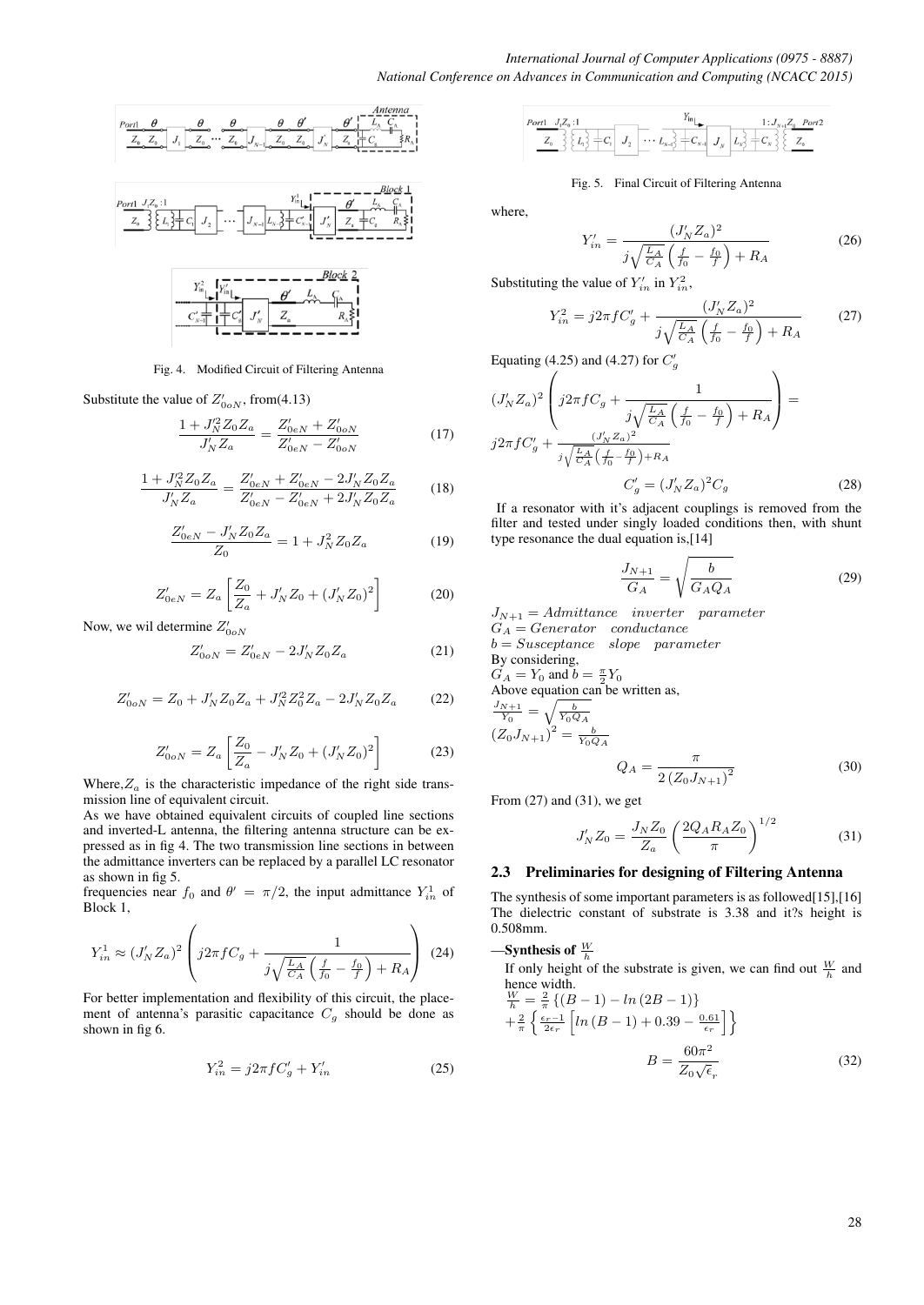$B = \frac{60\pi^2}{Z_0\sqrt{3.38}}$  $B=6.\check{4}4$ Thus, now  $\frac{W}{h} = \frac{2}{\pi} \{ (5.44) - \ln (2 \times 6.44 - 1) \}$  $+\frac{2}{\pi}\left\{\frac{3.38-1}{2\times3.38}\left[ln(6.44-1)+0.39-\frac{0.61}{3.38}\right]\right\}$ 

$$
\frac{W}{h} = 2.31\tag{33}
$$

 $W = 1.17mm$  (34)

—Effective Dielectric Constant  $\epsilon_{reff}$ 

$$
\epsilon_{reff} = \frac{\epsilon_r + 1}{2} + \frac{\epsilon_r - 1}{2} \left\{ 1 + 12 \frac{h}{W} \right\}^{-0.5}
$$
 (35)

$$
\epsilon_{reff} = \frac{3.38 + 1}{2} + \frac{3.38 - 1}{2} \left\{ 1 + 12 \frac{0.508}{1.17} \right\}^{-0.5}
$$
 (36)

$$
\epsilon_{reff} = 2.7175\tag{37}
$$

—Characteristic Impedance  $Z_0$ 

$$
Z_0 = \frac{\eta}{\sqrt{\epsilon_{reff}}} \left\{ \frac{W}{h} + 1.393 + 0.677 \ln \left( 1.44 + \frac{W}{h} \right) \right\}^{-1}
$$
(38)

$$
\eta = 120\pi \tag{39}
$$

$$
Z_0 = \frac{120\pi}{\sqrt{2.7175}} \left\{ \frac{1.17}{0.508} + 1.393 \right\}^{-1}
$$
  
+ 
$$
\left\{ 0.677 \frac{120\pi}{\sqrt{2.7175}} ln \left( 1.44 + \frac{1.17}{0.508} \right) \right\}^{-1}
$$
  

$$
Z_0 = 49.828 \Omega
$$
 (40)

In this way, synthesis of filtering antenna is accomplished.

#### 3. DESIGNING OF FILTERING ANTENNA

Designing of Filtering Antenna is carried out in 5steps as explained below.

#### —Step 1

At start, state the specifications of filter to be designed. With the help of these specifications, admittance inverters  $J_n Z_0(n = 1, 2...N + 1)$  and the parallel resonators  $L_nC_n(n = 1, 2...N)$  can be obtained. Specifications of Bandpass Filter to be synthesized are,

—A third-order Chebyshev bandpass filter with a 0.1 dB equalripple response, N= 3.

 $-f_0 = 2.45GHz$ 

—Fractional Bandwidth is 0.14.

—Characteristic Impedance,  $Z_0 = 50\Omega$ 

As all the specifications are now obtained, we can determine inverter constants, given by formulae,

$$
Z_0 J_1 = \sqrt{\frac{\pi \Delta}{2(g_1)}}
$$
\n(41)

$$
Z_0 J_n = \frac{\pi \Delta}{2\sqrt{g_{n-1}g_n}}, n = 2, 3, \dots N \tag{42}
$$

| <b>Value of</b> | $q_1$  | g2     | gз     | g <sub>4</sub> | $q_{5}$ | gв    |
|-----------------|--------|--------|--------|----------------|---------|-------|
| n               |        |        |        |                |         |       |
|                 | 0.3052 | 1.000  |        |                |         |       |
|                 | 0.8430 | 0.6220 | 1.3554 |                |         |       |
| 3               | 1.0315 | 1.1474 | 1.0315 | 1.000          |         |       |
| 4               | 1.1088 | 1.3061 | 1.7703 | 0.8180         | 1.3554  |       |
|                 | 1.1468 | 1.3712 | 1.9750 | 1.3712         | 1.1468  | 1.000 |

Fig. 6. Element values

$$
Z_0 J_{N+1} = \sqrt{\frac{\pi \Delta}{2g_N g_{N+1}}} \tag{43}
$$

—The element values are numbered from  $g_0$  at the generator impedance to  $g_{N+1}$  at the load impedance for a filter having N reactive elements.[14]

 $-g_0$  = Generator Resistance.

 $-q_k =$  Capacitance for Shunt Capacitance.

 $-g_{N+1} =$ Load resistance

$$
J_1 Z_0 = \sqrt{\frac{\pi \Delta}{2g_1}} = \sqrt{\frac{\pi \times 0.14}{2 \times 1.0315}} = 0.462
$$
 (44)

$$
J_2 Z_0 = \frac{\pi \Delta}{2\sqrt{g_1 g_2}} = \frac{\pi \times 0.14}{2\sqrt{1.474 \times 1.0315}} = 0.2021
$$
 (45)

$$
J_3 Z_0 = \frac{\pi \Delta}{2\sqrt{g_2 g_3}} = \frac{\pi \times 0.14}{2\sqrt{1.474 \times 1.0315}} = 0.2021 \tag{46}
$$

$$
J_4 Z_0 = \sqrt{\frac{\pi \Delta}{2g_3 g_4}} = \sqrt{\frac{\pi \times 0.14}{2 \times 1.0315 \times 1}} = 0.462 \tag{47}
$$

—The values of parallel resonators, for  $n = 1, ...4$  are given by

$$
L = \frac{2Z_0}{\pi f_0} = \frac{2 \times 50}{\pi \times 2.45 GHz} = 2.068nH
$$
 (48)

$$
C = \frac{1}{Lf_0^2} = \frac{1}{2.068n \times (2.45G)^2} = 2.041pF \qquad (49)
$$

—Step 2

As antenna is used as a last resonator and load impedance of the bandpass filter, specify the antenna structure to be used. Here, the printed inverted-L antenna is used for this purpose.

$$
-Step\,3
$$

At this step, obtain all the dimensions of the inverted-L antenna. For this, calculate the antenna quality factor $Q_A$  given by,

$$
Q_A = \frac{\pi}{2(Z_0 J_{N+1})^2} \tag{50}
$$

here, N=3

$$
Q_A = \frac{\pi}{2(Z_0 J_4)^2} \tag{51}
$$

$$
Q_A = \frac{\pi}{2(50 \times 0.4617)^2} = 7.37\tag{52}
$$

Now, the strip length  $l_1$  and radiation resistance  $R_A$  can be obtained from the graph. Thus strip length  $l_1 = 10mm$  from the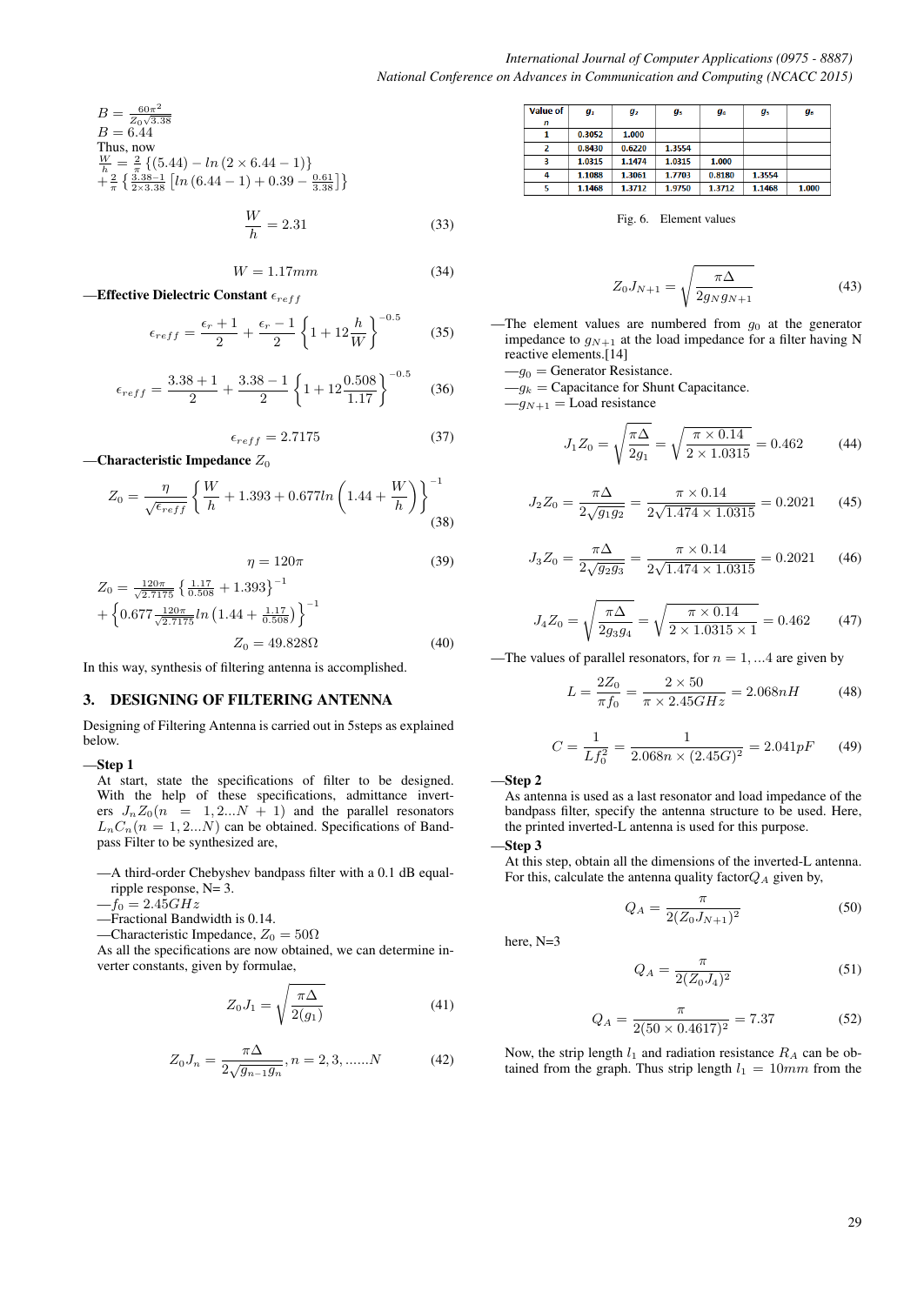$Q_A - l_1$  relationship of the graph, and similarly,  $R_A = 28.6 \Omega$ . For obtaining all the antenna parameters,

$$
Q_A = \frac{2\pi f_0 L_A}{R_A} \tag{53}
$$

$$
L_A = \frac{Q_A R_A}{2\pi f_0} \tag{54}
$$

$$
L_A = \frac{7.37 \times 28.6}{2\pi 2.45G} \tag{55}
$$

$$
L_A = 14.24nH \tag{56}
$$

$$
C_A = \frac{1}{14.24nH(2\pi 2.45G)^2}
$$
 (57)

$$
C_A = 0.312pF\tag{58}
$$

At this step, all the dimensions of inverted-L antenna are obtained.

## —Step 4

At this step, select the appropriate characteristic impedance  $Z_a$ as the line width and gap between the microstrip lines of 3rd coupled lines are dependent on  $Z_a$ . If  $Z_a > 50\Omega$ , then the gap between the microstrip lines of 3rd coupled line will be too small and hence, difficult for practical realization. Hence, let  $Z_a$  = 30 $\Omega$ . Now we can obtain the inverter constant  $J'_3Z_0$  by using,

$$
J_3'Z_0 = \frac{J_3Z_0}{Z_a} \left(\frac{2Q_A R_A Z_0}{\pi}\right)^{1/2} \tag{59}
$$

$$
J_3'Z_0 = \frac{0.2021}{30} \left( \frac{2 \times 7.37 \times 28.6 \times 50}{\pi} \right)^{1/2} \tag{60}
$$

$$
J_3'Z_0 = 0.5515\tag{61}
$$

—Following, the even and odd mode characteristic impedance  $Z'_{0e3}$  and  $Z'0o3$  of the 3rd coupled line section for the designed filtering antenna can be calculated.

$$
Z'_{0e3} = Z_a \left[ \frac{Z_0}{Z_a} + J'_3 Z_0 + (J'_3 Z_0)^2 \right]
$$
 (62)

$$
Z'_{0e3} = 30 \left[ \frac{50}{30} + 0.5515 + (0.5515)^2 \right] = 75.67 \Omega \quad (63)
$$

—Odd mode characteristic impedance of 3rd coupled line section is given as,

$$
Z'_{0o3} = Z_a \left[ \frac{Z_0}{Z_a} - J'_3 Z_0 + (J'_3 Z_0)^2 \right]
$$
 (64)

$$
Z'_{0o3} = 30 \left[ \frac{50}{30} - 0.5515 + (0.5515)^2 \right] = 42.579 \Omega \quad (65)
$$

#### —Step 5

Now, obtain the even- and odd- mode characteristic impedance of 1st and 2nd coupled line sections as,

$$
Z_{0e1} = Z_0 \left[ 1 + J_1 Z_0 + (J_1 Z_0)^2 \right] \tag{66}
$$



Fig. 7. Return Loss of Designed Filtering Antenna

$$
Z_{0e1} = 50 \left[ 1 + 0.462 + (0.462)^2 \right] = 83.77 \Omega \tag{67}
$$

$$
Z_{0o1} = Z_0 \left[ 1 - J_1 Z_0 + (J_1 Z_0)^2 \right] \tag{68}
$$

$$
Z_{0e1} = 50 \left[ 1 - 0.462 + (0.462)^2 \right] = 37.57 \Omega \tag{69}
$$

Accordingly,  $Z_{0e2} = 60.125\Omega$  and  $Z_{0e2} = 41.937\Omega$ . In this way, the designing of Filtering Antenna is achieved.

## 4. EXPERIMENTAL VERIFICATION

Simulation of the studied design is carried out on the IE3D electromagnetic simulator. IE3D is an integral full-wave electromagnetic simulation and optimization package for the analysis and design of 3D and planar microwave circuits. Basically, it solves the Maxwell's Equation in an integral form. The important parameter from design point of view is,

#### Return Loss

It is the measure of power reflected by the transmission line. Return loss is the measure of how well the devices or lines are matched. A match is good if the return loss is high. A high return loss is desirable and results in lower insertion loss. The S-parameter  $S_{11}$ from the 2-port network theory is frequently also called return loss. Return loss with a negative is more properly called reflection coefficient. replace by

## 5. CONCLUSION

The new printed Filtering Antenna is synthesized and designed by co-design approach. The equivalent circuit components of the inverted-L antenna were first extracted and then used for synthesis of Bandpass Filter. The 3rd order Chebyshev Bandpass Filter was designed in which the last resonator and load impedance was provided by the inverted-L antenna. By integrating the filtering and radiating functions, we obtained a compact sized structure with less insertion loss. The design is approximately accomplished.